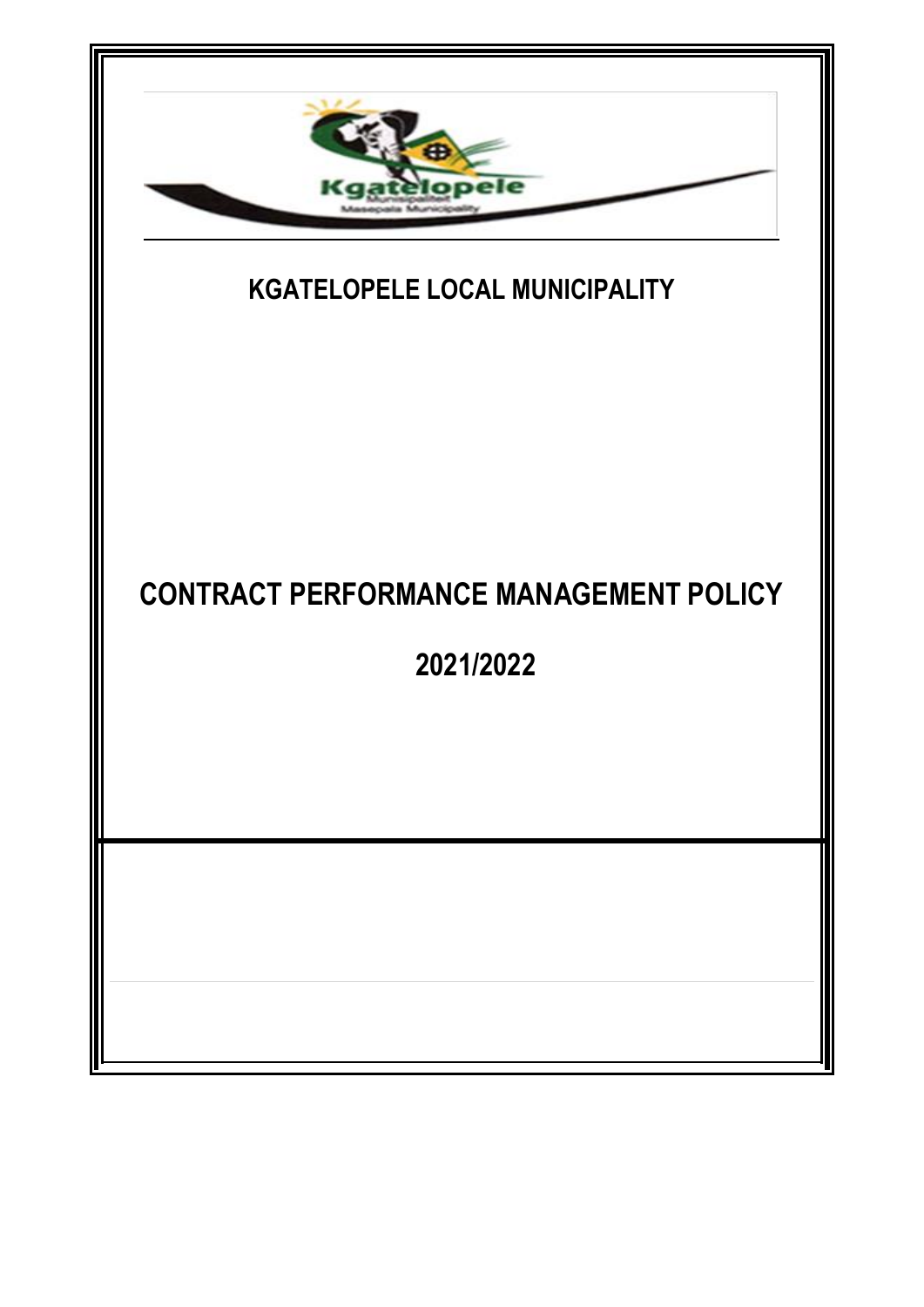| 1. PRE-AMBLE                                     | 3  |  |
|--------------------------------------------------|----|--|
| 2. DEFINITIONS<br>4                              |    |  |
| 3. ABBREVIATIONS                                 |    |  |
| 4. OBJECTIVES                                    |    |  |
| 5. STATUTORY AND REGULATORY FRAMEWORK            | 8  |  |
| 5.1 APPLICATION AND FRAMEWORK OF THE             | 8  |  |
| <b>CONTRACT MANAGEMENT POLICY 5.1.1</b>          |    |  |
| 5.2 ADOPTION, AMENDMENT AND IMPLEMENTATION OF    | 8  |  |
| THE CONTRACT MANAGEMENT POLICY                   |    |  |
| 5.3 CONDITION OF CONTRACT                        | 9  |  |
| 5.4 ADMINISTRATIVE CAPACITY                      | 9  |  |
| 5.5 MANAGEMENT OF CONTRACTS                      | 9  |  |
| 5.6 AMENDMENT OF CONTRACTS                       | 10 |  |
| 6. MAINTENANCE AND CONTRACT ADMINISTRATION       | 11 |  |
| 7. ROLES AND RESPONSIBILITIES OF OFFICIALS       | 12 |  |
| 7.1 SENIOR SUPPLY CHAIN MANAGEMENT PRACTITIONER  | 12 |  |
| 7.2 CONTRACT CHAMPION MANAGEMENT (LINE MANAGERS) | 13 |  |
| 7.3 CONTRACT OWNER (MUNICIPAL MANAGER/           | 13 |  |
| <b>EXECUTIVE DIRECTORS)</b>                      |    |  |
| 8. RECORD KEEPING                                | 14 |  |
| 9. CONTRACTS HAVING BUDGETARY IMPLICATIONS       | 14 |  |
| BEYOND THREE FINANCIAL YEARS                     |    |  |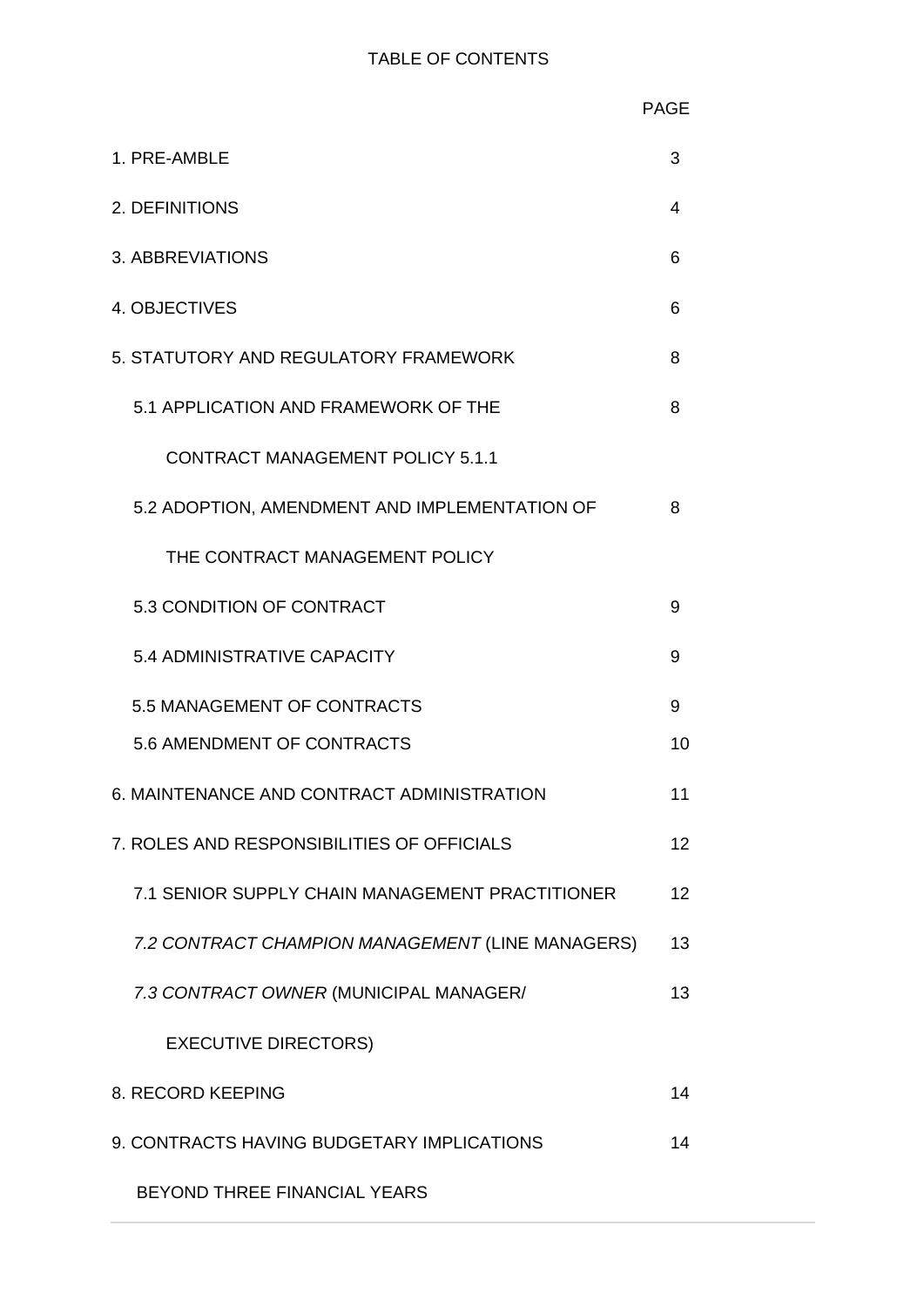| 10. RESOLUTION OF DISPUTES, OBJECTIONS, |    |
|-----------------------------------------|----|
| <b>COMPLAINTS AND QUERIES</b>           |    |
| 11. CONTRACT PRICE ESCALATIONS          | 15 |
| 12. PERFORMANCE ON CONTRACTS            | 15 |
| 13. REVIEW OF CONTRACTS                 | 18 |
| 14. IMPLEMENTATION AND REVIEW PROCESS   | 18 |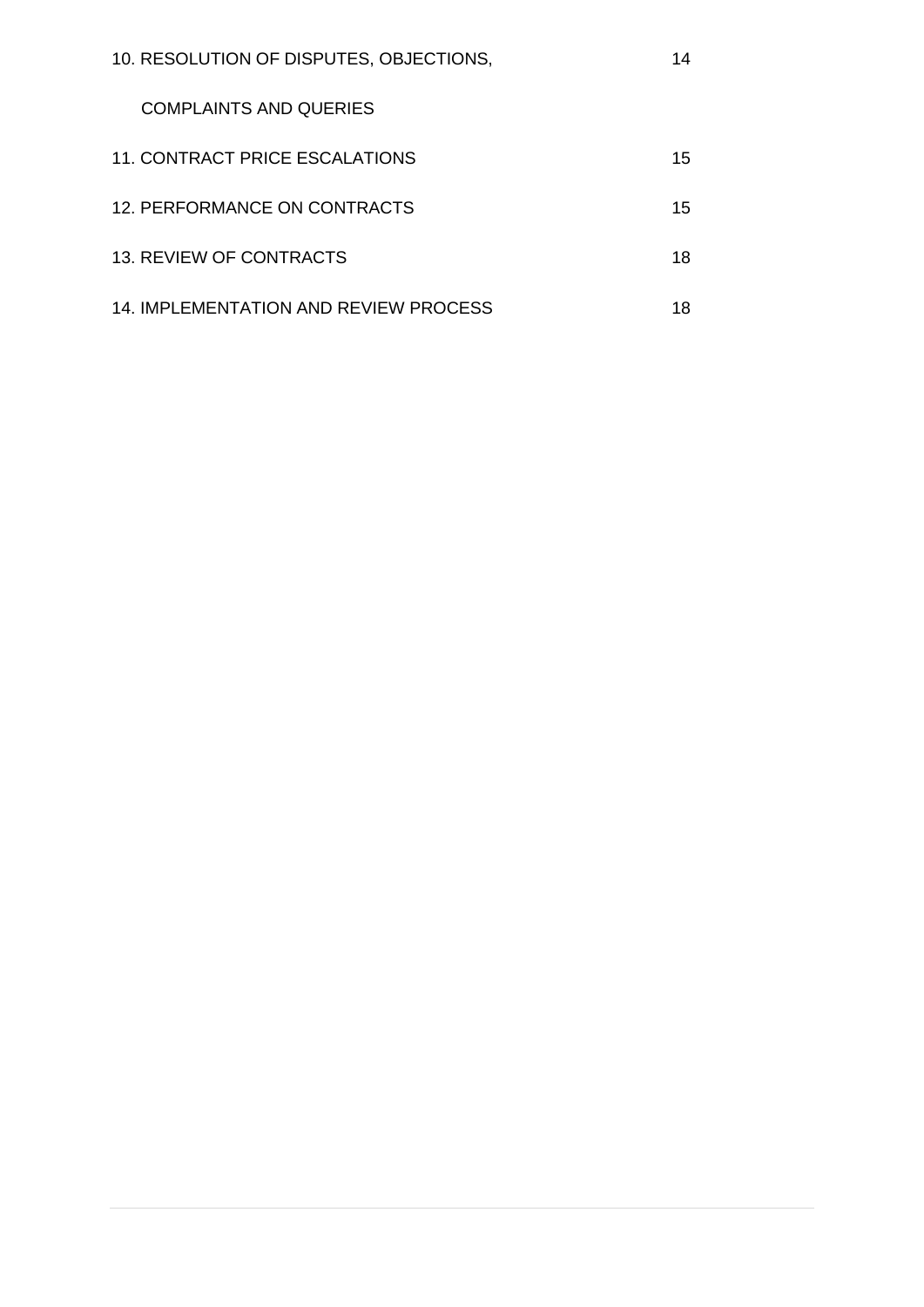## **CONTRACT MANAGEMENT POLICY KGATELOPELE LOCAL MUNICIPALITY**

### **1. PRE-AMBLE**

The policy applies to all transactions undertaken by the Kgatelopele Local Municipality which involves a contract whether explicitly agreed in writing, or implicitly implied through actions.

Properly managed contracts by all stakeholders involved, can ensure that services are delivered within specifications as set and agreed by all, during the specifications phase and at the agreed cost , (inclusive of VAT and escalation clauses in contracts) time period and qualities of the goods and services procured.

All contracts must be managed throughout the contract Life Cycle, based on the level of management control appropriate for the classification of that contract.

Improperly managed contracts may impact negatively on service delivery. Adverse effects of ineffective contract management include but are not limited to:

- 1.1 goods and services outside of specification;
- 1.2 cost overruns;
- 1.3 poor suppliers-, buyer- or other stakeholder relations;
- 1.4 negative public perception, and
- 1.5 Potentially complete service delivery failures.

Hence, good contract management by all stakeholders involved is essential for good financial management and will contribute greatly to the effectiveness and efficiency of service delivery. In effect, it would give strategic direction to all directorates following a centralised strategy of contract management. This policy must be read in conjunction with the SCM Policy of the Kgatelopele Local Municipality.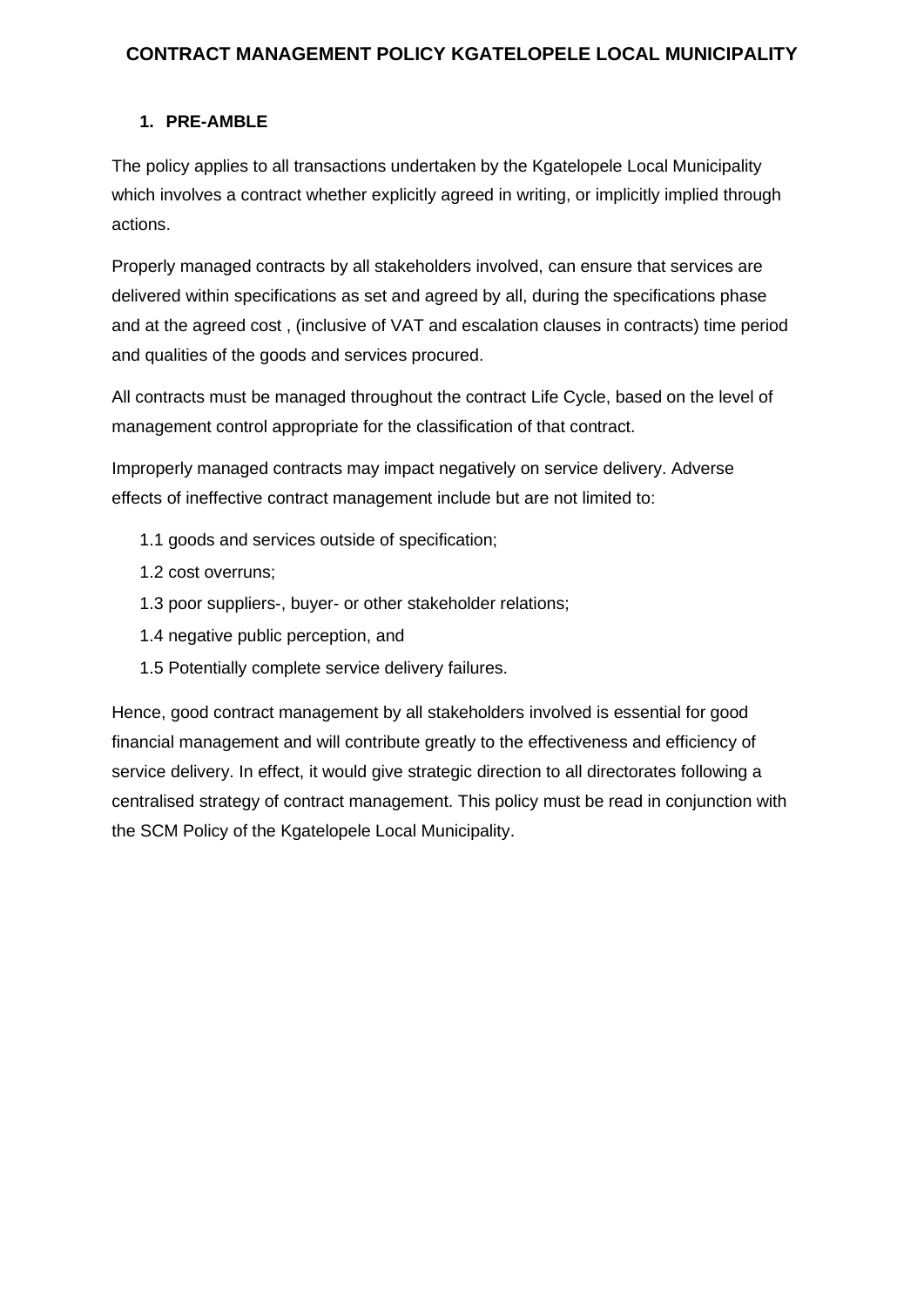## **2 DEFINITIONS:**

In this Policy, unless the context indicates otherwise:

| <b>Accounting</b>   |                                                                                                             |
|---------------------|-------------------------------------------------------------------------------------------------------------|
|                     | Means the municipal official referred to in section 60                                                      |
| <b>Officer</b>      |                                                                                                             |
|                     | of the MFMA (2003); and include a person acting as                                                          |
|                     |                                                                                                             |
|                     | the accounting officer.                                                                                     |
|                     |                                                                                                             |
| <b>Act or MFMA</b>  | Means the Local Government: Municipal Finance                                                               |
|                     | Management Act, 2003 (Act No. 56 of 2003);                                                                  |
|                     |                                                                                                             |
|                     | Means communication from National Treasury by<br>means of a Circular to enhance compliance and              |
| <b>Circular</b>     |                                                                                                             |
|                     | accountability to SCM Regulations and the MFMA                                                              |
|                     | of 2003.                                                                                                    |
|                     | Means the Construction Industry Development                                                                 |
| <b>Construction</b> |                                                                                                             |
|                     | Board (CIDB), a national body established by an Act                                                         |
| <b>Industry</b>     |                                                                                                             |
| <b>Development</b>  | of Parliament (Act 38 of 2000) to oversee the                                                               |
| <b>Board</b>        | sustainability and growth of construction enterprises                                                       |
| (CIDB):             |                                                                                                             |
|                     | across the country.                                                                                         |
|                     | means the agreement that results from the                                                                   |
| <b>Contract</b>     | acceptance of a bid by the Municipality (mutual                                                             |
|                     | agreement)                                                                                                  |
|                     |                                                                                                             |
| <b>Contract</b>     | Means changing technical writing or input errors to                                                         |
|                     | the agreement of the contract without changing the                                                          |
| <b>Alteration</b>   |                                                                                                             |
|                     | scope of contract.                                                                                          |
|                     | Means changing the scope, nature, duration,                                                                 |
| <b>Contract</b>     | purpose or objective of the agreement or contract                                                           |
| <b>Amendment</b>    | (In context of Circular 62 and section 116 (3) of the                                                       |
|                     | MFMA).                                                                                                      |
|                     | Means the official/ Line Manager within a specific<br>department, responsible for all day to day activities |
| <b>Contract</b>     |                                                                                                             |
|                     | (including performance management and dispute                                                               |
| Champion            | resolution) during the life cycle of the contract (with                                                     |
|                     | delegated powers to perform this function).                                                                 |
|                     |                                                                                                             |
|                     | Means the holistic term of all role players involved in                                                     |
| <b>Contract</b>     | an agreement (SLA/SDA) or contract and include                                                              |
| <b>Management</b>   | the; SCM contract manager, contract owner,<br>contract champion and supplier.                               |
|                     |                                                                                                             |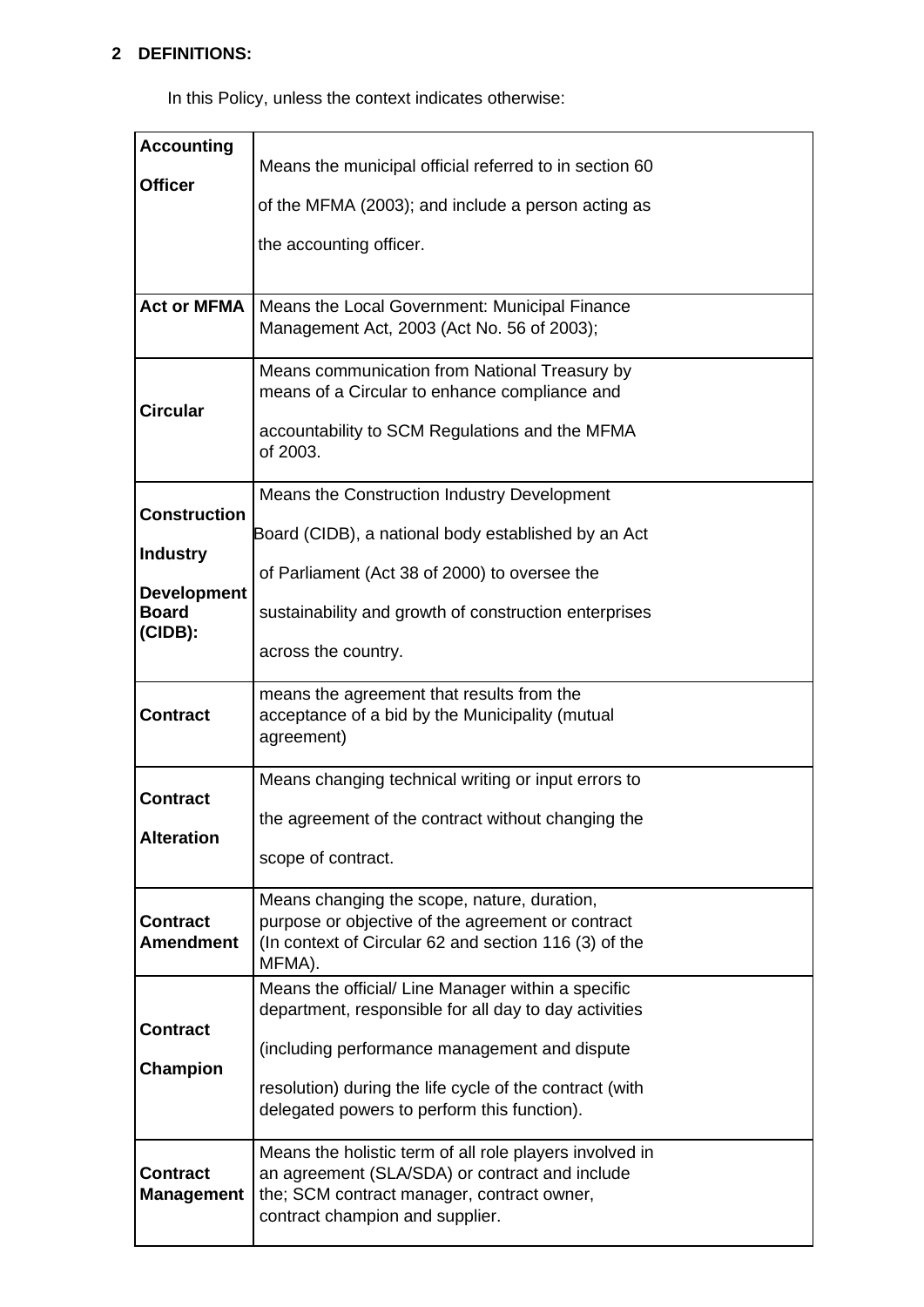| <b>SCM</b><br><b>Contract</b><br><b>Performance</b><br><b>Manager</b> | Means the SCM official responsible for monitoring,<br>regulating and reporting on all contract related<br>activities as set out in Section 116 of the MFMA.                                                                              |
|-----------------------------------------------------------------------|------------------------------------------------------------------------------------------------------------------------------------------------------------------------------------------------------------------------------------------|
| Contract<br>Owner                                                     | Means the deputy director, senior manager or<br>manager, as the case may be, that is ultimately<br>accountable for all activities during the life cycle of<br>the contract. The Contract Owner can also be seen<br>as the Budget holder. |
| <b>Director</b>                                                       | Appointment according to sect 56 of the Systems<br>Act                                                                                                                                                                                   |
| <b>Delegation</b><br>(in relation to<br>а<br>duty)                    | Includes an instruction or request to perform or to<br>assist in performing the duty.                                                                                                                                                    |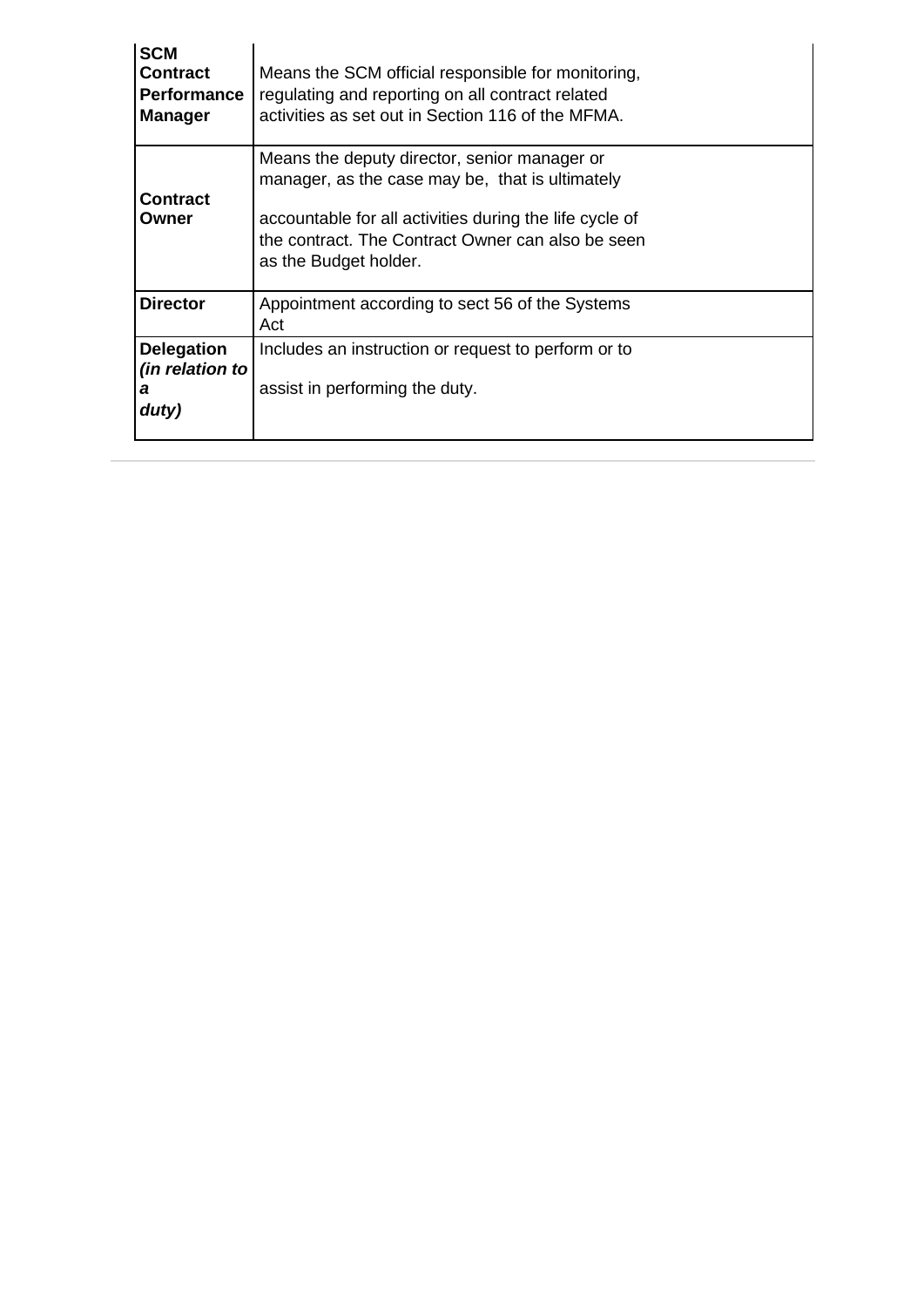#### 3**. ABBREVIATIONS:**

| <b>BEE</b>    | Black economic empowerment                                     |
|---------------|----------------------------------------------------------------|
| <b>B-BBEE</b> | <b>Broad-Based Black Economic Empowerment</b>                  |
| <b>GCC</b>    | Means General Conditions of contract.                          |
| <b>MSA</b>    | Means Local Government: Municipal Systems Act, 2000 (Act       |
|               | No. 32 of 2000).                                               |
| <b>NT</b>     | Means National Treasury established by section 5 of the Public |
|               | Finance Management Act.                                        |
| <b>SCC</b>    | Means Special Conditions of Contract.                          |
| <b>SCM</b>    | <b>Means Supply Chain Management</b>                           |
| <b>SDA</b>    | Means Service Delivery Agreement.                              |
| <b>SLA</b>    | Means Service Level Agreement.                                 |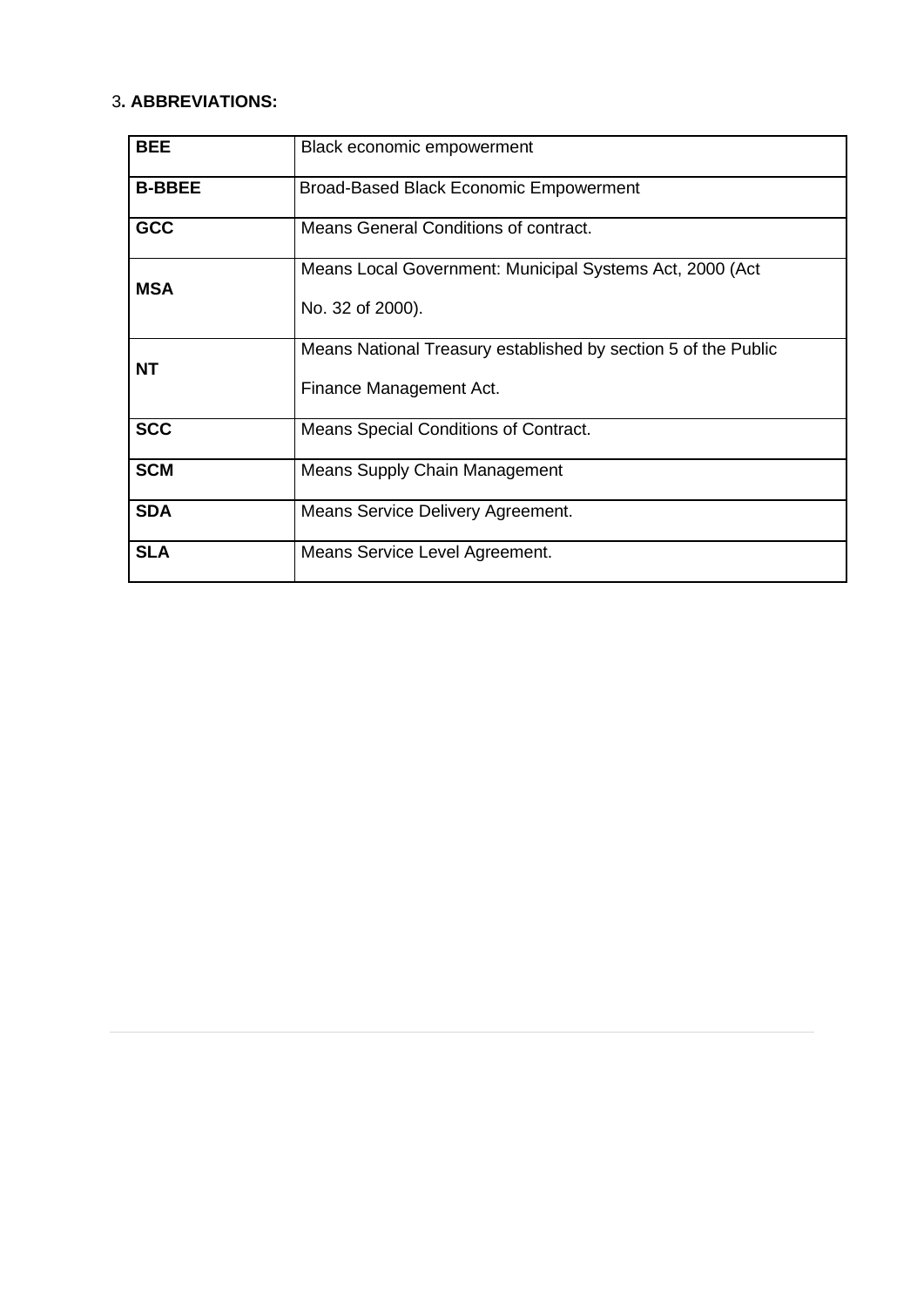#### **4. OBJECTIVES:**

4.1 The objectives of this policy are to give effect to Section 217 of the Constitution of South Africa (1996) that stipulate:

4.1.1 When an organ of state in the national, provincial or local sphere of government, or any other institution identified in national legislation, contracts for goods or services, it must do so in accordance with a system which is:

4.1.1.1Equitable 4.1.1.2Transparent 4.1.1.3 Competitive 4.1.1.4 Cost-effective and 4.1.1.5 Fair

- 4.2 The effective and efficient control of contracts procured through the SCM system ensuring:
	- 4.2.1 proper recording and enforcement of contracts throughout the contract life cycle (specifications to contract reviews);
	- 4.2.2 support to the demand management framework as set out in Circular 62 of National treasury (August 2012), optimizing proper planning, resulting in effective service delivery; 4.2.3 Management of Contract Performance;
	- 4.2.3 compliance with the regulatory framework;
	- 4.2.4 to assist officials in understanding their legal and managerial responsibilities with regards to contract management;
	- 4.2.5 the optimization of efficient and sustainable financial wellbeing of the municipality, resulting in lower cost drivers, and
	- 4.2.6 the continuous development of effective Management Information systems, resulting in strategic support and risk preventions.
- 4.3 To ensure that no contract procurement of goods and services takes place outside of the SCM System.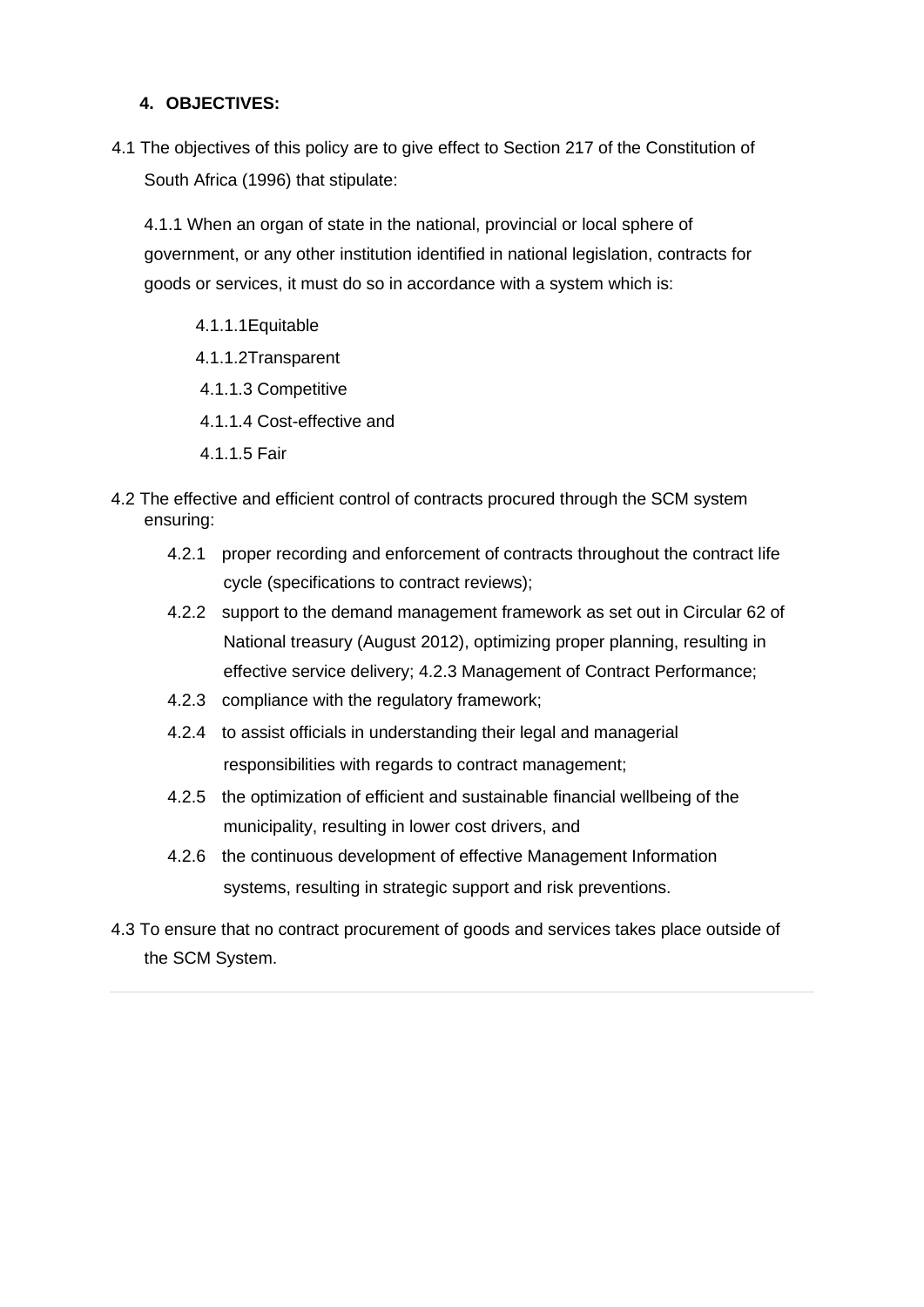# **5 STATUTORY AND REGULATORY FRAMEWORK FOR MANAGING CONTRACTS**

#### **5.1 Application and Framework of the Contract Management Policy 5.1.1**

- 5.1.1 All officials and other role players in the Supply Chain Management system of the Kgatelopele Local Municipality must implement this Policy in a way that gives effect to:
	- 5.1.1.1 Section 217 of the Constitution;
	- 5.1.1.2 Section 116 of the MFMA;
	- 5.1.1.3 Section 33 of the MFMA;
	- 5.1.1.4 SCM Policy;
	- 5.1.1.5 SCM Regulations
	- 5.1.1.6 Any other legislation pertaining to SCM.
- 5.1.2 This Policy applies when the Municipality:
	- 5.1.2.1 procures goods or services;
	- 5.1.2.2disposes of goods no longer needed; and
	- 5.1.2.3 Selects service providers and suppliers to provide assistance in the provision of municipal services including circumstances where Chapter 8 of the Municipal Systems Act applies.

#### **5.2 Adoption, Amendment and Implementation of the Contract Management Policy**

- 5.2.1 The accounting officer must:
	- 5.2.1.1 At least annually review the implementation of this Policy; and
	- 5.2.1.2 When the accounting officer considers it necessary, submit proposals for the amendment of this Policy to Council;
	- 5.2.1.3 In terms of section 62(1) (f) (iv) of the Act, take all reasonable steps to ensure that the Contract Management Policy is implemented.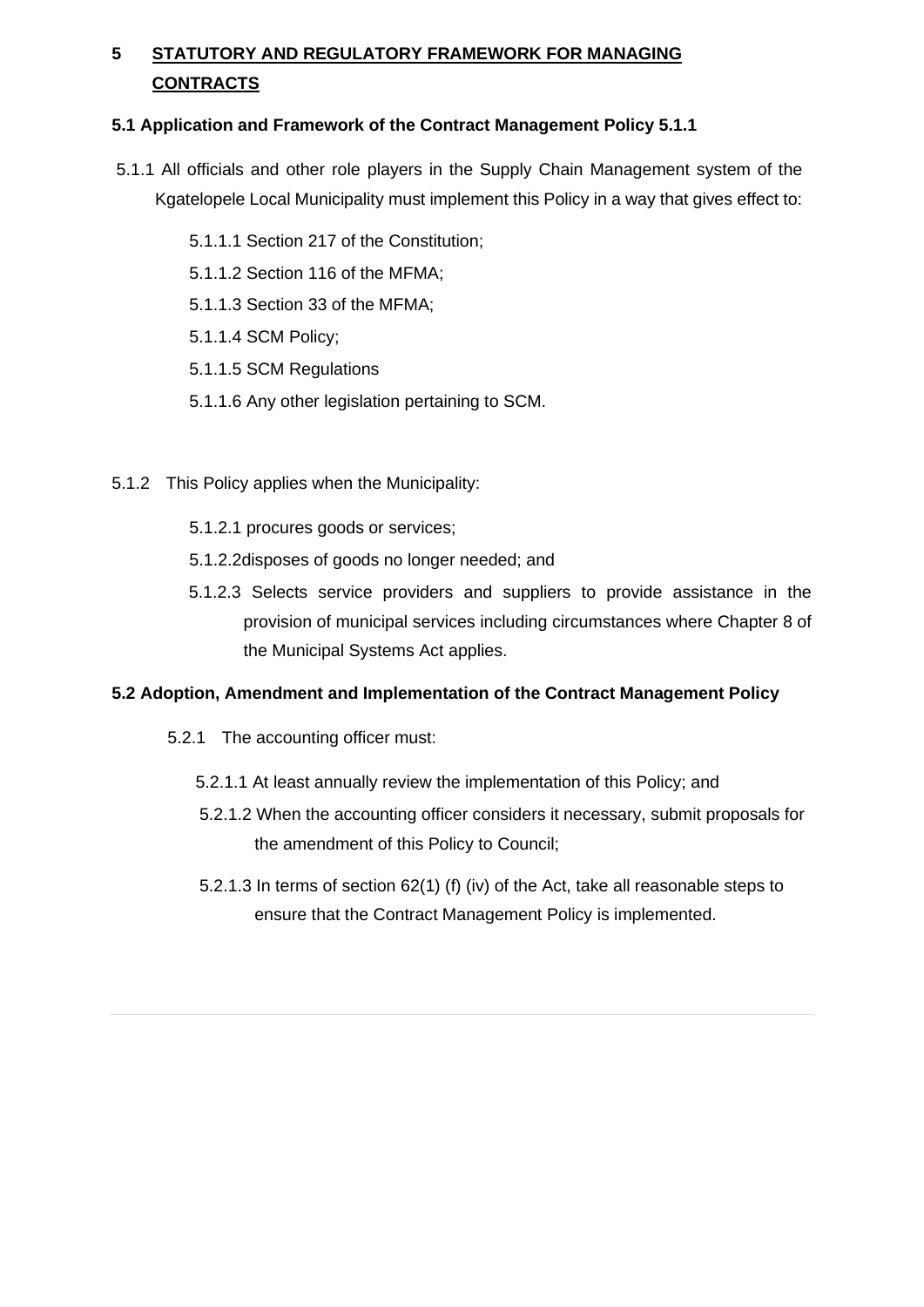## **5.3 Conditions of Contract**

5.3.1 A contract or agreement procured through the Supply Chain Management System of the Municipality must:

5.3.1.1 be in writing;

- 5.3.1.2 stipulate the terms and conditions of the contract or agreement, which must provide for:
	- 5.3.1.2.1 the termination of the contract or agreement in the case of non- or underperformance;
	- 5.3.1.2.2 dispute resolution mechanisms to settle disputes between the parties;
	- 5.3.1.2.3. a periodic review of the contract or agreement once every three years in the case of a contract or agreement for longer than three years; and
	- 5.3.1.2.4 any other matters that may be prescribed.

#### **5.4 Administrative Capacity**

5.4.1 The relevant Senior Manager, with delegated powers from the Municipal Manager, must establish capacity in his/her directorate to assist the accounting officer in carrying out the duties set out in section 116(2) of the MFMA.

#### **5.5 Management of Contracts**

5.5.1 The Accounting Officer and delegated officials must take all reasonable steps to:

5.5.1.1Ensure that a contract or agreement procured through the supply chain

management policy of the municipality is properly enforced;

5.5.1.2Monitor on a monthly basis the performance of the contractor under the contract or agreement, where applicable.

5.5.1.3Administrate the contract with the necessary competencies and delegations, ensuring effective management of contracts.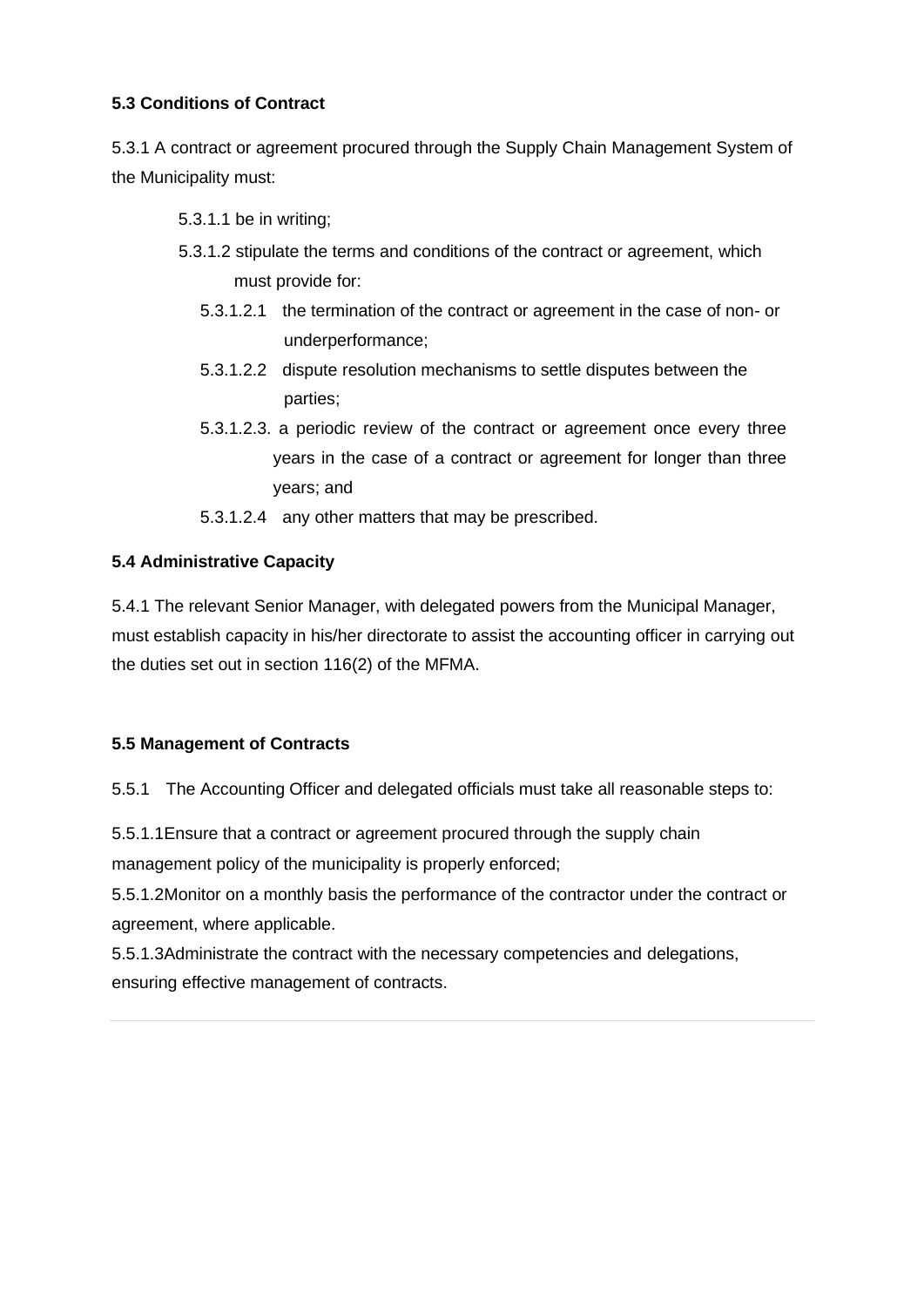- 5.5.2The Contract Owner (Municipal Manager/Executive Directors) must ensure that Contract Champions (Line Managers) submit suppliers' performance reports to the SCM Acquisitions Officer within **5 business days** after the end of each month.
- 5.5.3The SCM Acquisitions Officer submits a consolidated report to the relevant Director and Contract Owner(Municipal Manager/Executive Directors) within **10 business days** after the end of each month for purposes of Section 116 (2)(b) of the Act.
- 5.5.4The SCM Acquisitions Officer submits a consolidated report on the performance of contracts or agreements for purposes of Section 116 (2)(d), to the Accounting Officer within **15 business days** of the end of each quarter.

#### **5.6 Amendment of Contracts**

- 5.6.1 A contract or agreement procured through the supply chain management policy of the municipality may be amended by the parties, in exceptional circumstances in order to mitigate abuse, in perception after the fact to prevent financial inefficiencies and influencing financial sustainability.
- 5.6.2 In terms of Section 116(3) of the MFMA, (56 of 2003), amendments (in compliance with SCM procedures), may only be made after.
	- 5.6.2.1 The reasons for the proposed amendment have been tabled in the council; and
	- 5.6.2.2 the local community has been given reasonable notice of the intention to amend the contract or agreement; and
	- 5.6.2.3 has been invited to submit representations to the municipality.
- 5.6.3 Amendments of contracts where the expansion or variation is not more than (NT Circular 62):
	- 5.6.3.1 20% (construction related goods, services and/or infrastructure projects), and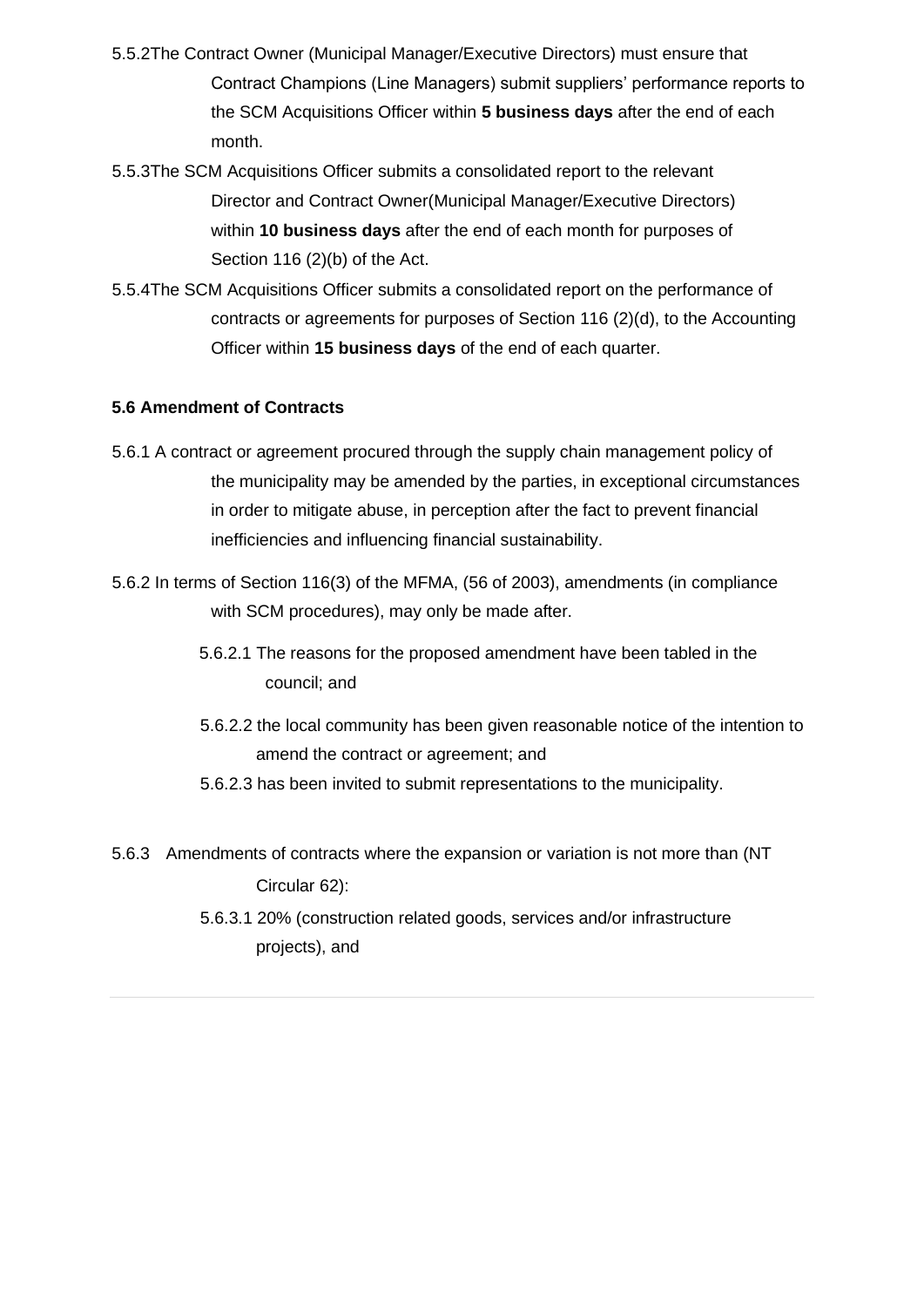- 5.6.3.2 15% (all other goods and/or services) of the original value of the contract, must be submitted directly to the Senior Supply Chain Management Practitioner for approval and further reference to the Bid Committees, and or Chief Financial Officer or Municipal Manager (depending on delegations) committee system for approval.
- 5.6.4 Amendments of contracts where the expansion or variation is more than the threshold prescribed by National Treasury (Circular 62), must be dealt with in terms of the provisions of section 116(3) of the MFMA, and are exempt from this process.
- 5.6.5 Amendments to the contract, without influencing the value or term of the contract, within the scope of the original terms and conditions, may be altered, provided that both parties have consensus on the amendment and the contract amendment is in writing and signed by both parties.
- 5.6.6 No agreement to amend or vary a contract shall be valid and of any force unless such agreement to amend or vary is entered into in writing and signed by the contracting parties.
- 5.6.7 When an amendment has a budgetary implication for a term longer than 3 (three) years, section 33 of the MFMA will apply to this amendment (Section 116 (3) of the MFMA will be followed with section 33, when amending an existing contract for longer than 3 years).

#### **6. MAINTENANCE AND CONTRACT ADMINISTRATION**

- 6.1 Contract administration includes all administrative duties associated with a contract once it is adjudicated and implemented.
- 6.2 No rights in terms of an awarded contract will accrue before the SCM appeal period and/or appeal has been finalised.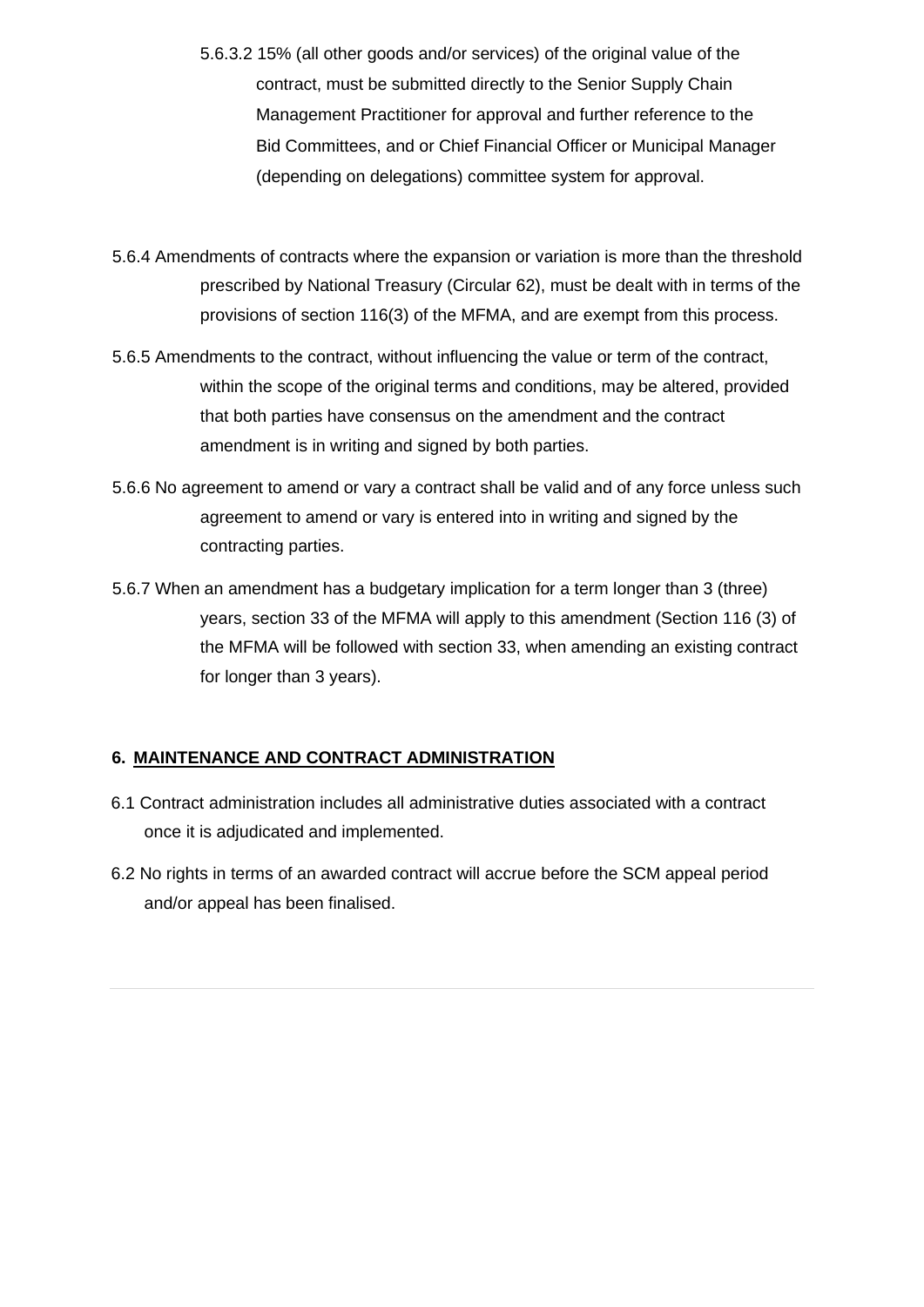- 6.3 The contract should be signed by all parties concerned (The relevant official should also ensure that the suppliers have the delegated powers to sign and amend the contractual agreement).
- 6.4 The contract will only be enforceable after all the signatures of the relevant parties are documented.
- 6.5 A signed service level agreement (if applicable) must be compiled and signed which will incorporate all the relevant sections of the tender documentation.
- 6.6 All once-off purchases shall have a specified end delivery date.

## **7. ROLES AND RESPONSIBILITIES OF OFFICIALS:**

#### *7.1 Senior Supply Chain Management Practitioner or his/her delegate:*

- 7.1.1 The Senior SCM Practitioner or his/her delegate, being the Acquisitions Officer is the SCM official responsible for system administration, status and SCM performance reporting on all contracts related activities.
- 7.1.2 For the purposes of Contract Management activities performed by the relevant role players, the SCM Acquisitions Officer will monitor and report on the following activities:
	- 7.1.2.1Identification and classification of contracts for management purposes in terms of the SCM processes;
	- 7.1.2.2 Recognition, measurement and disclosure;
	- 7.1.2.3 Oversight of contract management as is provided for in this policy;
	- 7.1.2.4 Document and information management;
	- 7.1.2.5 Relationship management
	- 7.1.2.6 Performance management;
	- 7.1.2.7 Contract risk management.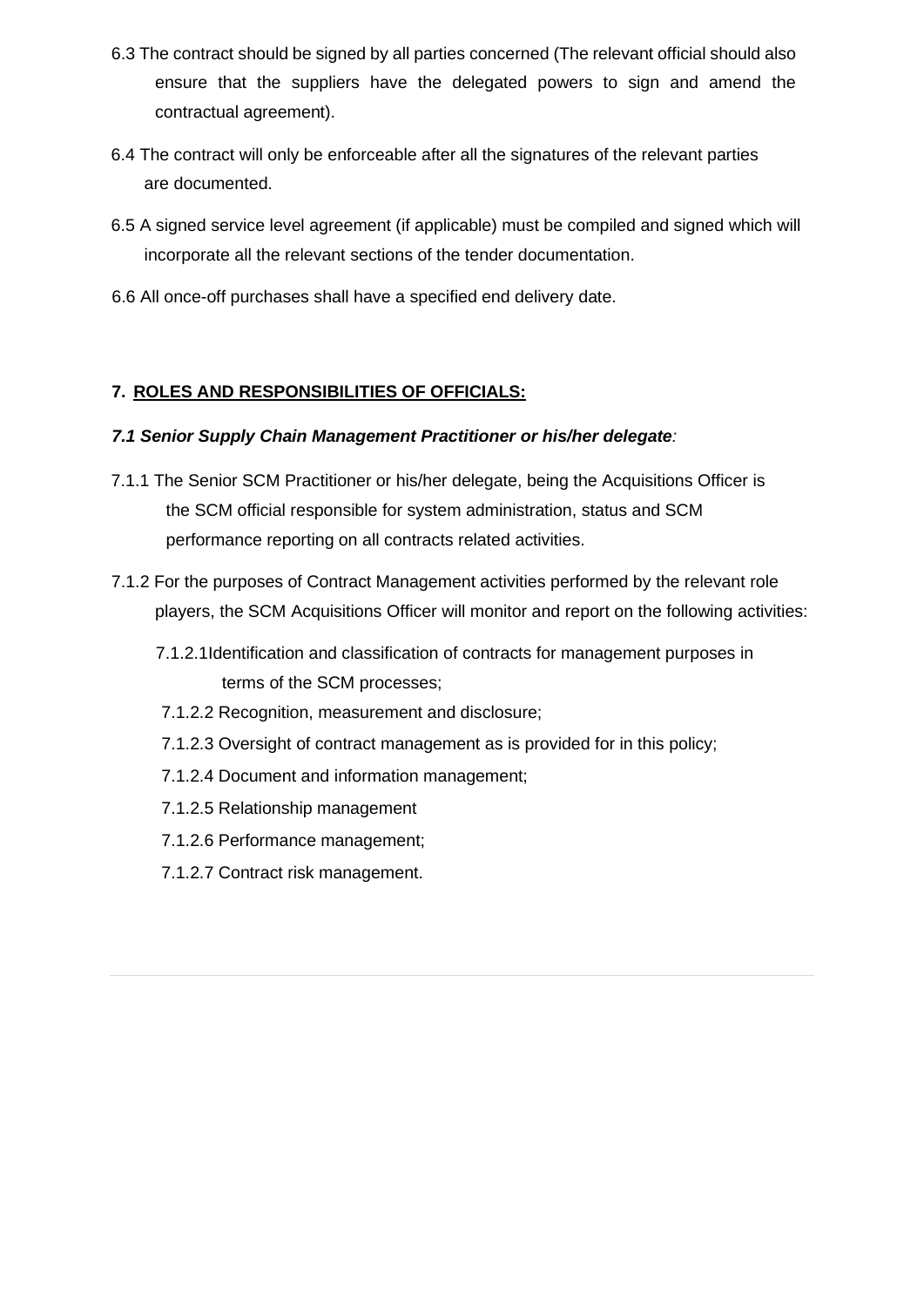## *7.2 Contract Champion Management* **(Line Managers)**

- 7.2.1The Contract Champion (Line Managers) is responsible for the following activities:
	- 7.2.1.1Ensuring that all the necessary legal formalities in entering into the contract are adhered to
	- 7.2.1.2 Ensuring that purchase orders are processed on the financial system in accordance with the pricing schedule;
		- 7.2.1.3 Maintaining adequate records (paper and/or electronic) in sufficient detail on an appropriate contract file to provide an audit trail;
	- 7.2.1.4 Inform the Asset Management section and the Expenditure section of the location of newly procured assets for asset register and insurance purposes; and
	- 7.2.1.5 Where appropriate, in terms of Council's Delegations, authorise invoices due for payment.
	- 7.2.1.6 To take appropriate action in consultation with the Contract Owner (Municipal Manager/Executive Directors) and the SCM Acquisitions Officer, where a contractor is underperforming or is in default or breach of the contract.
	- 7.2.1.7 Ensure performance of suppliers is managed appropriately to the terms and conditions of the contract.

## *7.3 Contract Owner* **(Municipal Manager/Executive Directors)**

- 7.3.1 The Contract Owner (Municipal Manager/Executive Directors) is responsible for ensuring that Contract Champions (Line Managers) are assigned to all contracts.
- 7.3.2 The Contract Champion (Line Manager) is ultimately responsible for management of the activities.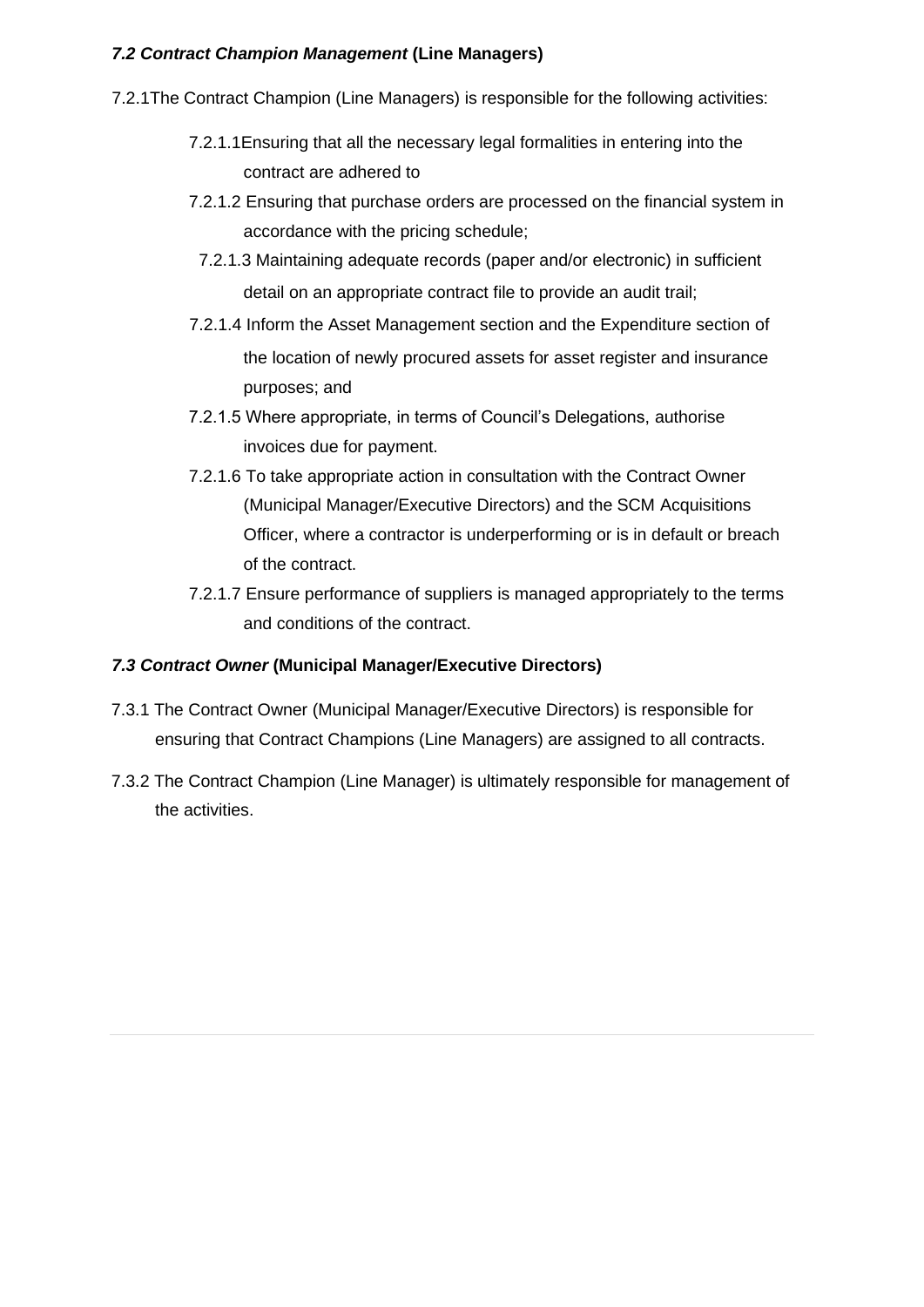#### **8. RECORD KEEPING**

- 8.1 Proper records regarding all aspects of the contract must be maintained and kept in accordance with relevant legislation.
- 8.2 All communication related to contracts must be linked to the master document on the electronic system, by the relevant official.
- 8.3 Safe custody of all contract documents must be enforced by all relevant users.
- 8.4 Contract Champions (Line Managers) and SCM Contract Management office are responsible for the electronic capturing of the contract information and maintenance thereof on the Contract Management system.
- 8.5 The original signed contract must be sent to the records department (by the SCM Acquisitions Officer) for safekeeping and storage.
- 8.6 The Records Department is responsible for the administration of archived contract documentation.

## **9. CONTRACTS HAVING BUDGETARY IMPLICATIONS BEYOND THREE FINANCIAL YEARS**

Kgatelopele Local Municipality may not enter into any contract that will impose financial obligations beyond the three years covered in the annual budget for that financial year, unless the requirements of Section 33 of the Municipal Finance Management Act have been fully complied with.

#### **10. RESOLUTION OF DISPUTES, OBJECTIONS, COMPLAINTS AND QUERIES:**

The accounting officer is responsible to establish a dispute resolution mechanism as per paragraph 5.3.1.2. and also as required by section 116(1) of the MFMA and SCM Policy.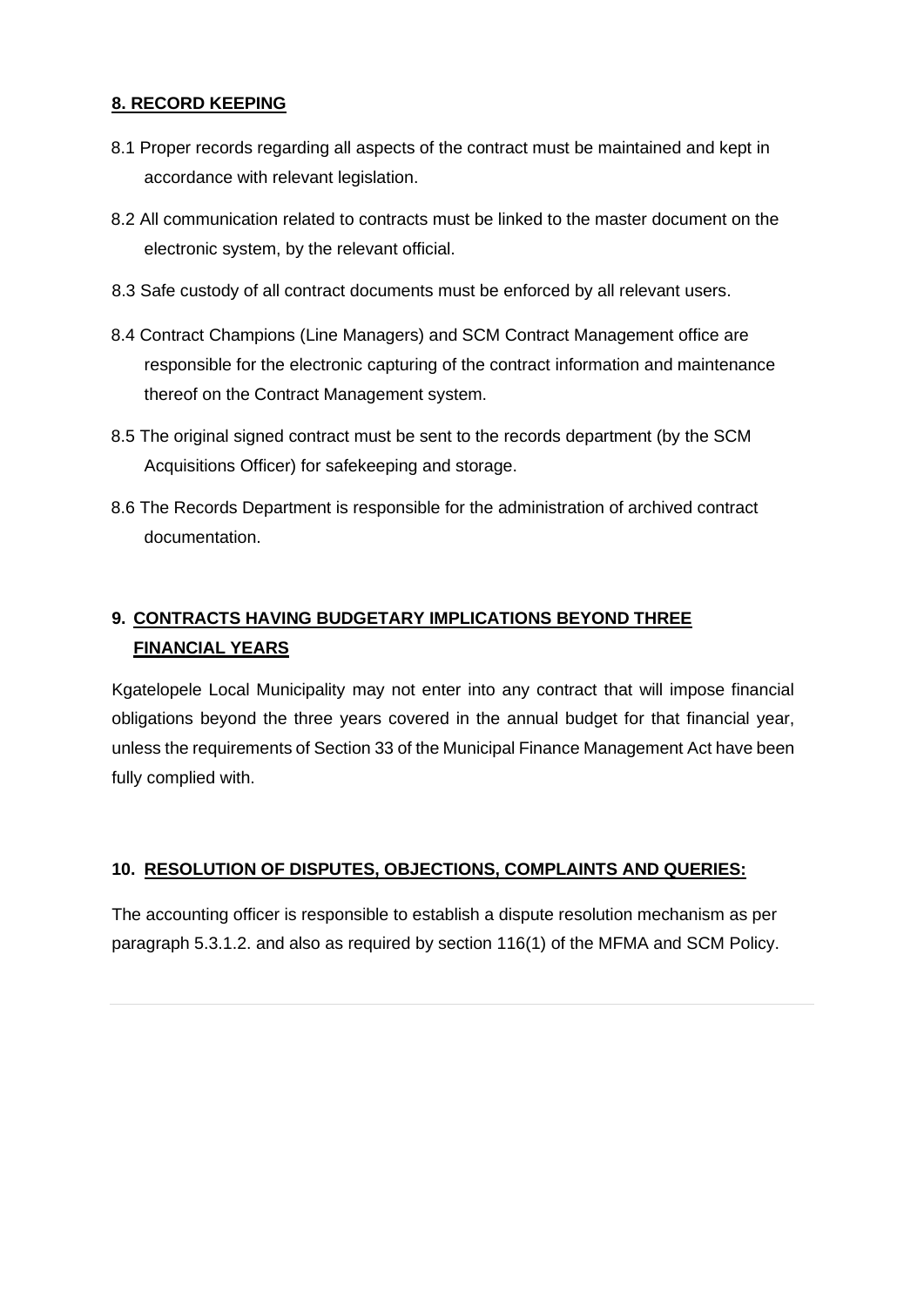## **11. CONTRACT PRICE ESCALATIONS:**

- 11.1 An appropriate contract price adjustment formula or specified terms of escalation must be specified in the bid documents.
- 11.2 Escalation notification must be in writing and presented before the implementation date thereof.
- 11.3 The Contracts Champion (Line Managers),User departments are responsible to manage, verify and implement price escalations as per originally agreed terms and conditions set out in the specifications of the contract and keep proof of evidence to the newly agreed escalations on the system for all other relevant stakeholders to access.

## **12. PERFORMANCE ON CONTRACTS:**

In terms of the SCM Policy and the Municipal Systems Act, the Accounting Officer must implement an internal monitoring system in order to determine, on the basis of a retrospective analysis, whether the authorised supply chain management processes were followed and whether the objectives of this Policy were achieved.

## *12.1 Municipality's Performance:*

- 12.1.1 The municipality is required to pay creditors within 30 days of receiving all relevant invoice statements.
- 12.1.2 The municipality is also required to create a favourable environment to receive services and goods without preventing the supplier to perform their duties.
- 12.1.3 All parties involved must perform according to the terms and conditions of the relevant contract, while the contract is alive.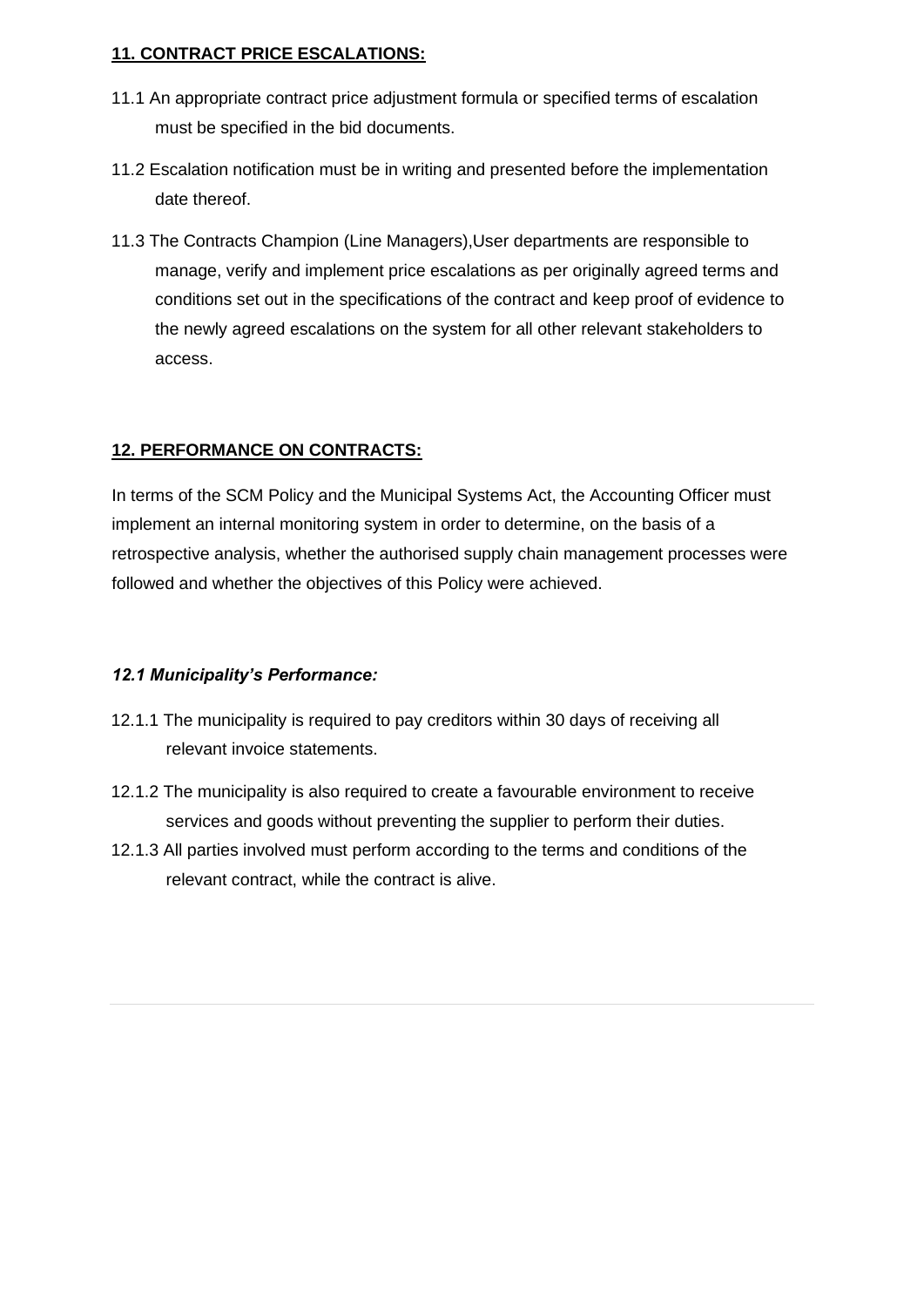#### **12.2 SUPPLIER PERFORMANCE**:

12.2.1 **The supplier of goods and services** is required to perform as per terms and conditioned agreed upon and should inform the municipality if circumstances prevents them to perform, with reasons provided, within **5 working days** (to be included in all contracts).

12.2.2 For all relevant deviations from the agreed terms and conditions of any contract, the key performance indicators (KPI's) should be reviewed as well as the alignment with the strategic objectives established in the IDP.

- 12.2.3 **Supplier's performance will be reviewed** by Kgatelopele Officials / Contracts Champions (Line Managers) on a monthly basis (every 30th of the month) giving effect to section 116 of the MFMA, 2003 and the Performance Management System Implementation Policy.
- 12.2.4 The Contract Owner (Municipal Manager/Executive Directors) must ensure that Contract Champions (Line Managers) submit suppliers' performance reports to the SCM Acquisitions Officer within **5 business days** after the end of each month.
- 12.2.5 Prescribed procedures to evaluate service providers must be complied with. (Refer to the Performance Management Framework Policy)

The following procedures need to be followed:

- 1. The requirements of this policy must be included in the contract of the service provider.
- 2. The performance of the service provider under the contract or service level agreement must be assessed monthly by the Reporting Officer / Contract Champion (Line Manager)
- 3. The assessment must be completed in the contract management system.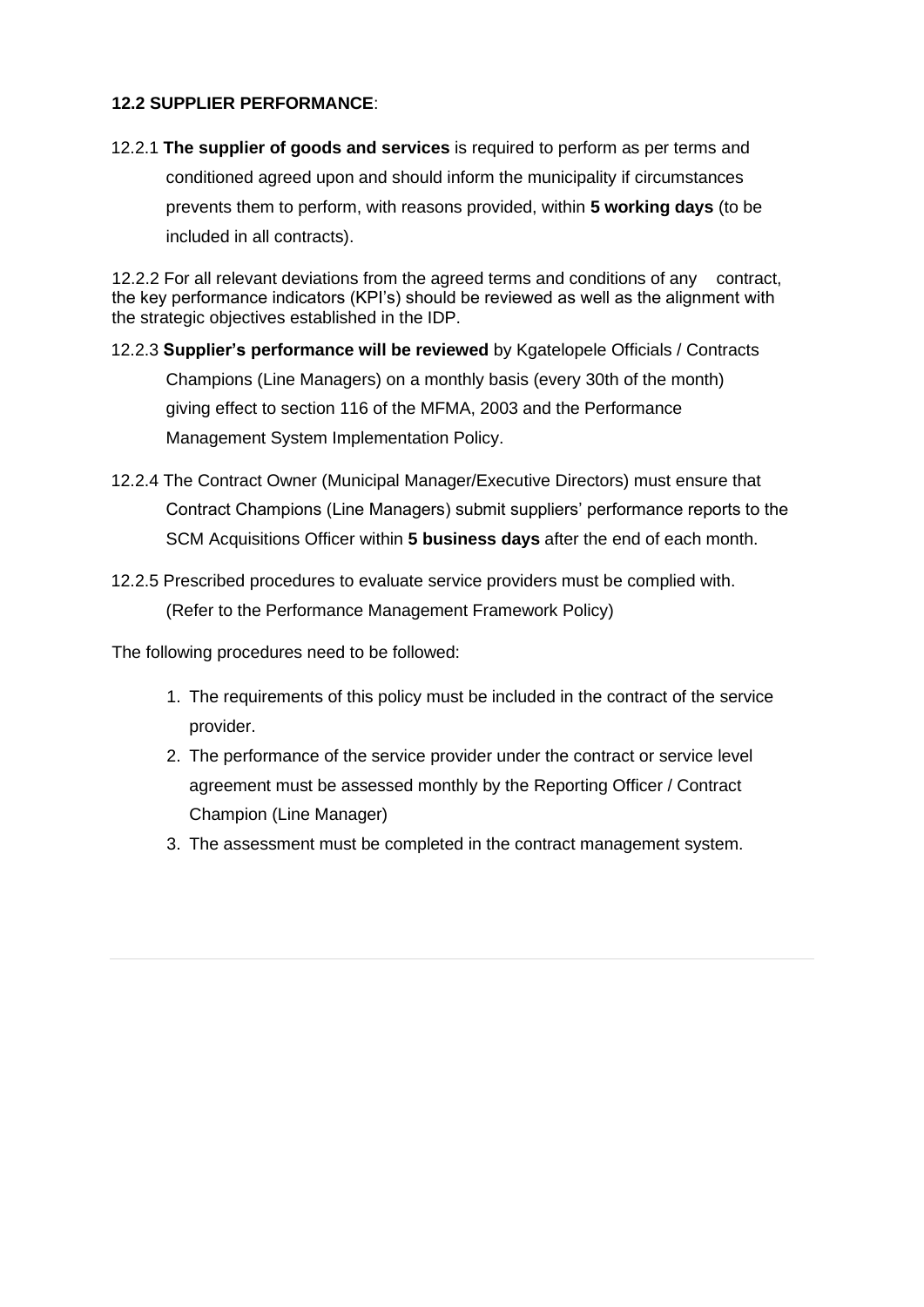- 4. The Reporting Officer / Contract Champion (Line Manager) must complete the Service Provider Assessment on the Contract Management System at the end of each month.
- 5. The quarterly assessment and reporting must be completed within 15 working days after the end of each quarter. (Refer to the Performance Management Framework Policy, paragraph 9.2.1).
- 6. The Reporting Officer / Contract Champion (Line Manager) must provide a copy of the assessment to the Service Provider at the end of each quarterly assessment period and on completion or termination of the contract.
- 7. Supply Chain Management Unit will review the quarterly Service Provider assessments within 20 days after the end of each quarter and submit a summary report to Council.
- 8. The Accounting Officer need to develop the necessary forms and report structures to be utilised to manage the above processes. The forms and reporting requirements need to be reviewed on a regular basis.
- 9. In the instance of under-performance:
	- a) The Municipality will facilitate support interventions to service providers in the identified areas of underperformance.
	- b) Service providers who have been identified as under-performing in identified areas must be informed of these support interventions.
	- c) The impact of support interventions must be monitored by the Reporting Officer / Contract Champion (Line Managers). Corrective action should be documented in writing within the Contract Management System
- 12.3 The records of the support interventions must be documented, signed by both parties and appropriately filed in the Contract Management System.